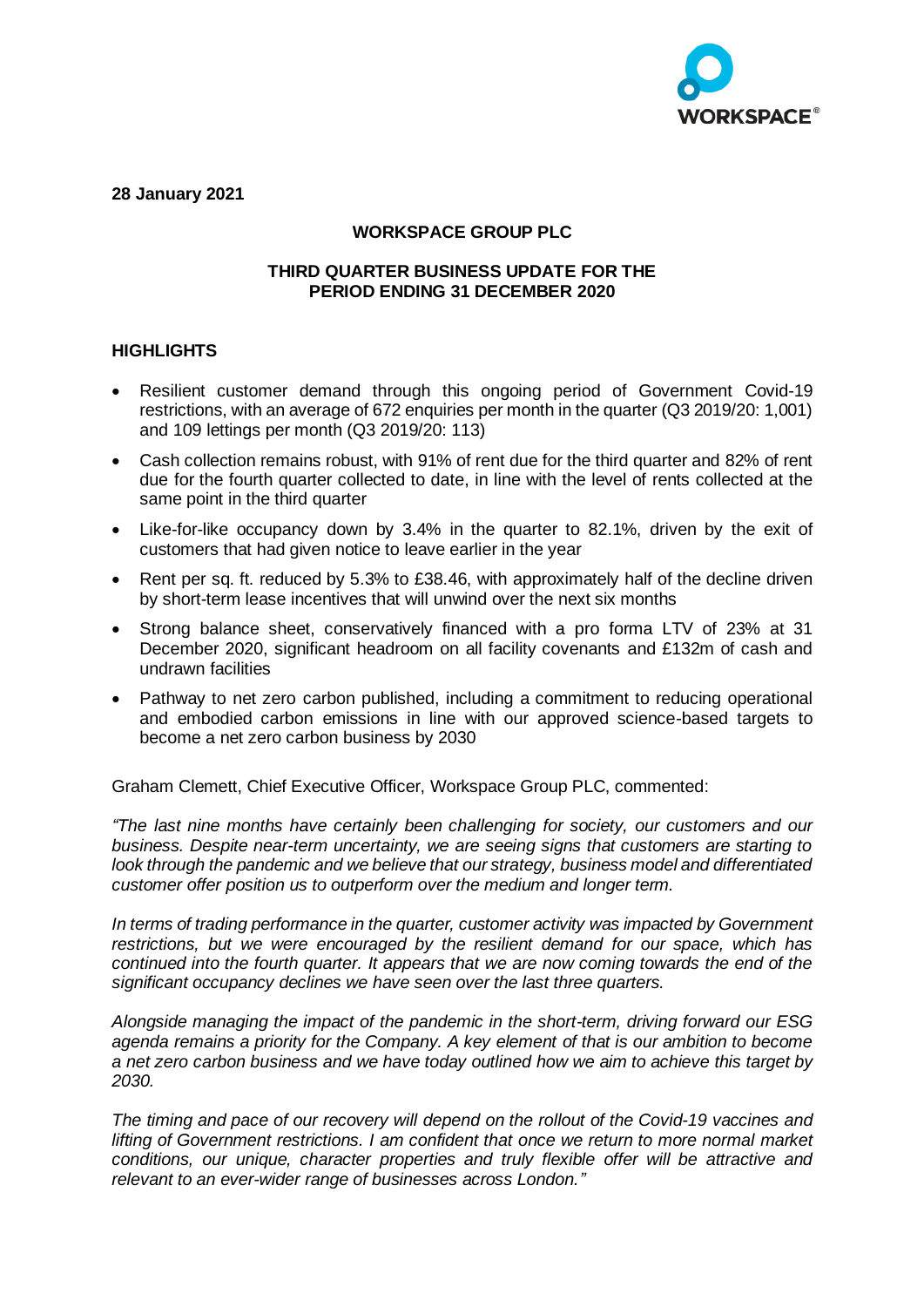# **Customer Activity**

Having seen an increase in enquiries and lettings to near pre-Covid levels in the second quarter, increasing Government restrictions, combined with the usual quieter Christmas period, saw a reduction in new customer activity in the third quarter. We have continued to price competitively and, whilst overall enquiries and viewings were lower in the quarter, the conversion to lettings was strong, with the number of lettings in line with the same period in the prior year, albeit with higher demand this year for smaller-sized units.

|                  | <b>Monthly Average</b> |               | <b>Monthly Activity</b> |                |                |
|------------------|------------------------|---------------|-------------------------|----------------|----------------|
|                  | Q3<br>2020/21          | Q3<br>2019/20 | 30 Dec<br>2020          | 30 Nov<br>2020 | 31 Oct<br>2020 |
| <b>Enquiries</b> | 672                    | 1,001         | 555                     | 677            | 785            |
| Viewings         | 322                    | 630           | 251                     | 304            | 412            |
| Lettings         | 109                    | 113           | 110                     | 94             | 122            |

Early signs in the fourth quarter are positive, despite the renewed lockdown, with 622 enquiries and 241 viewings in the period to 26 January 2021.

Customer utilisation of our centres has reduced from a peak of 33% of pre-Covid levels in September to around 15% in December. While all of our office buildings remain open for business, as expected, given the current restrictions, utilisation has dropped further in January 2021 to around 10%.

|                                                |             | <b>Month ended</b> |             |  |  |  |
|------------------------------------------------|-------------|--------------------|-------------|--|--|--|
|                                                | 30 Dec 2020 | 30 Nov 2020        | 31 Oct 2020 |  |  |  |
| Average utilisation<br>(% of pre-Covid levels) | 15%         | 17%                | 28%         |  |  |  |

Over the last nine months, we have worked with our customers to retain as many as possible, including resizing or relocating them where appropriate. Unfortunately for some customers this was not possible and they gave notice to vacate, with the notice period typically three to six months. During the third quarter, we saw an exit from those customers who had given notice in earlier quarters. The level of notices to vacate returned to a more normal level by the end of the third quarter.

The net result has been a 3.4% fall in like-for-like occupancy in the quarter to 82.1% and we also saw a reduction in rent per sq. ft. of 5.3% in the quarter (rent roll is reported on a cash basis). While we are competitively pricing our offer to capture demand, around half of the reduction in pricing in the quarter was from short-term incentives for both new and existing customers, granted on a case by case basis, that will unwind over the next six months.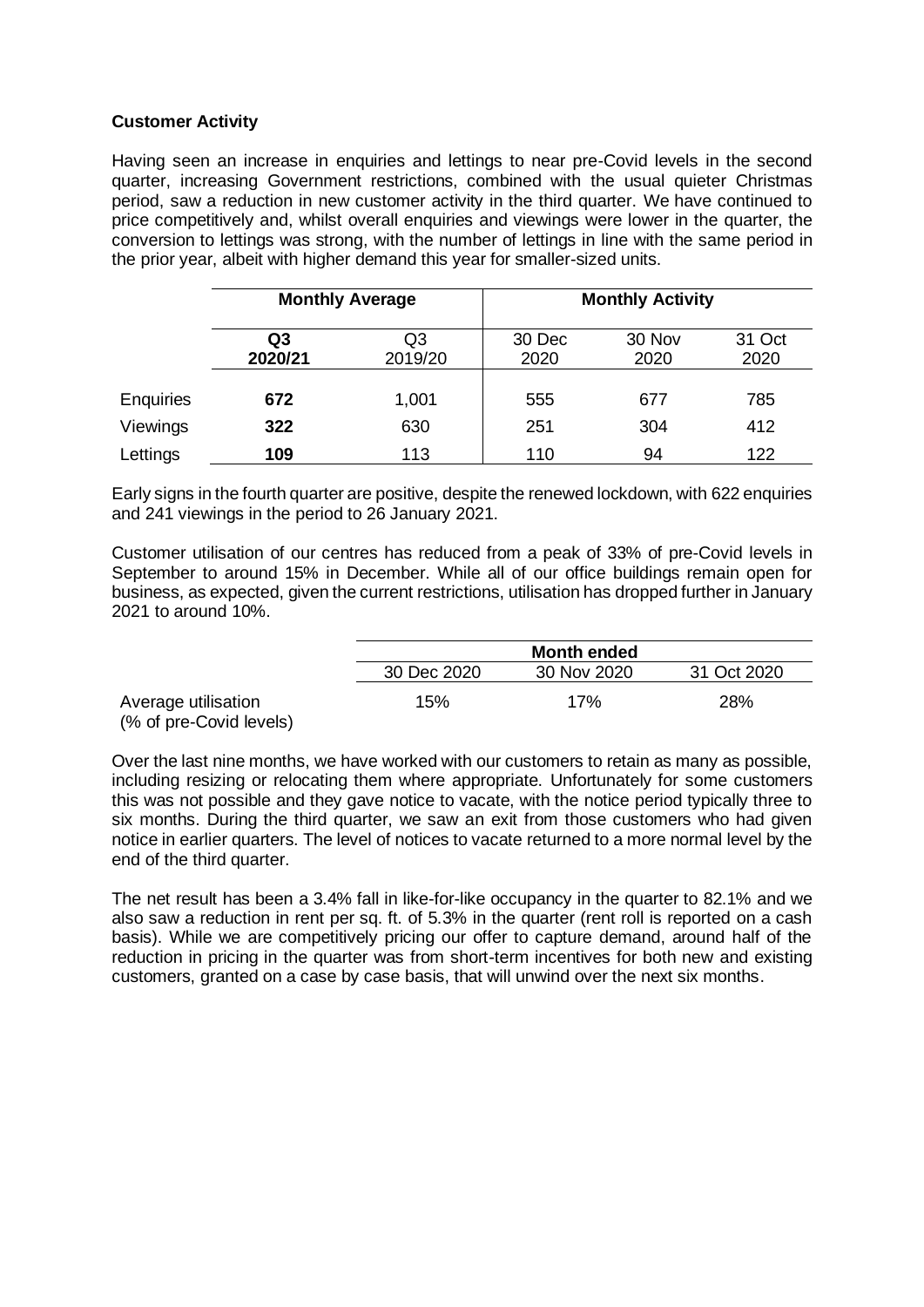| 31 Dec 20<br>30 Sep 20 | 30 Jun 20                                               |
|------------------------|---------------------------------------------------------|
|                        |                                                         |
| 85.5%                  | 90.1%                                                   |
| (4.6)%                 | (3.2)%                                                  |
| £40.61                 | £41.16                                                  |
| (1.3)%                 | $(2.0)\%$                                               |
| £98.8m<br>(6.6)%       | £105.8m<br>(5.3)%                                       |
|                        | 82.1%<br>(3.4)%<br>£38.46<br>(5.3)%<br>£89.8m<br>(9.1)% |

#### *\*Absolute change*

The combined impact of the drop in like-for-like occupancy and rent per sq. ft. in the quarter resulted in a 9.1% fall in like-for-like rent roll, to £89.8m. Total rent roll, which includes the letting up of recently completed projects, reduced by 8.7% in the third quarter to £107.9m.

#### **Rent Collection**

Cash collection remains robust, despite the continued Government restrictions on rent collection measures. The majority of our customers pay monthly and we have to date collected 91% of rent due for the third quarter. Collections for the first and second quarters, which were reduced by the one-off 50% rent discount given to our customers in respect of the first quarter, have also improved. In total for the three quarters to 31 December 2020, we have collected 94% of rent due.

|                                                                                  | O1  | (J2 | Q3  |  |
|----------------------------------------------------------------------------------|-----|-----|-----|--|
| Rent collected as proportion of rent<br>receivable after discounts and deferrals | 97% | 97% | 91% |  |
| Rent collected as proportion of gross rents                                      | 47% | 90% | 90% |  |

To date, we have collected 82% of rents due for the fourth quarter, in line with the level of rents collected at the same point in the third quarter.

We continue to engage with customers on outstanding rents due, with the majority of the outstanding amount covered by rent deposits and the provision for doubtful debts.

### **Financing**

Net debt decreased by £5m in the quarter to £566m, with cash balances and undrawn facilities of £132m as at 31 December 2020.

We have significant headroom on all facility covenants and the pro forma loan to value ratio at 31 December 2020, based on the 30 September 2020 property valuation, remained unchanged at 23%.

#### **Pathway to net zero carbon**

We have today set out our net zero carbon pathway, publishing our commitment to becoming a net zero carbon business by 2030. We recognise that the building and construction industry significantly contributes to the global carbon footprint and we want to play our part to transition to a green economy, first and foremost by driving down our operational and embodied carbon